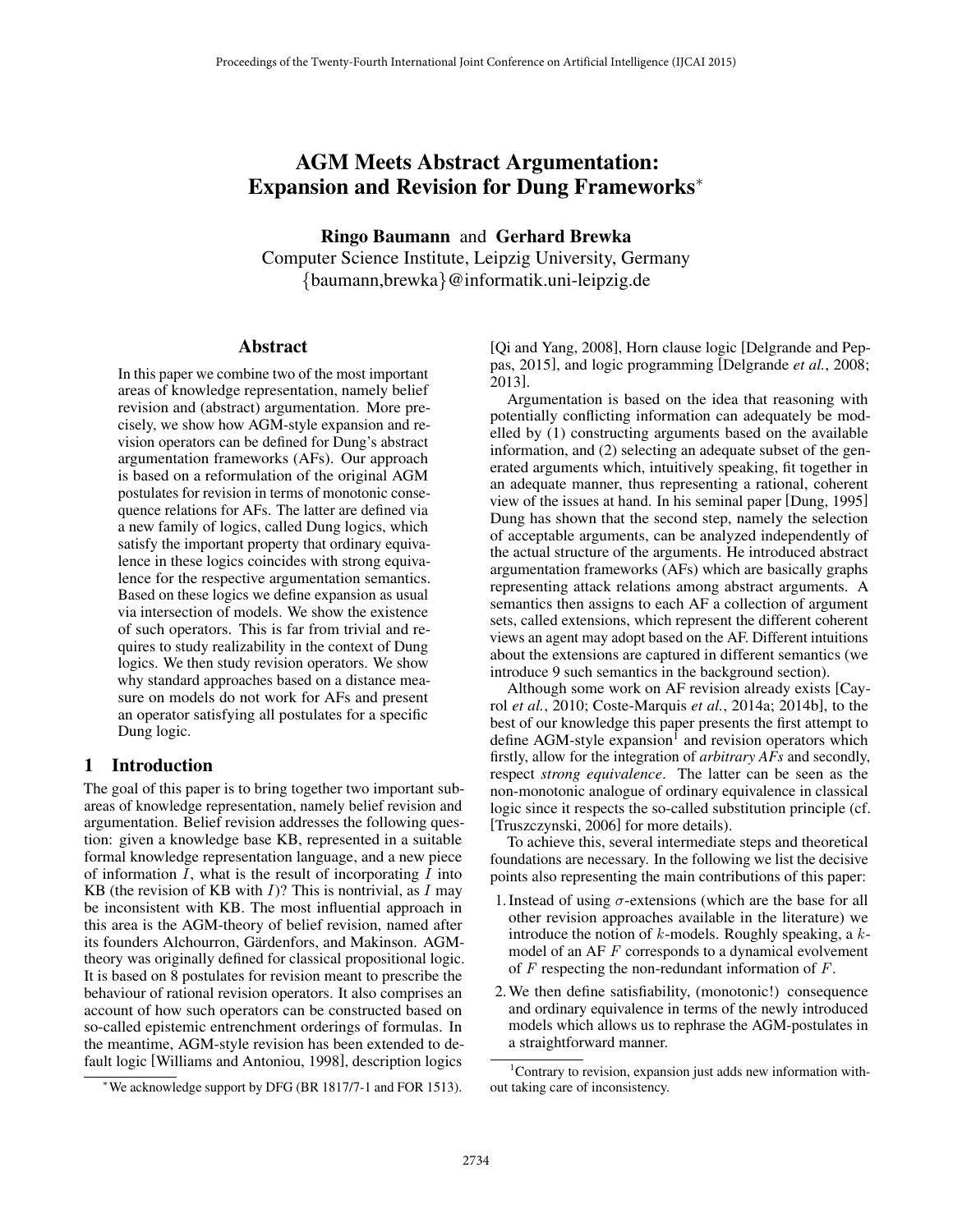- 3.The reformulation respects strong equivalence as required since it turns out that (analogously to SE-models and logic programs) ordinary equivalence w.r.t. k-models matches strong equivalence.
- 4.In the next step we need an expansion operator for AFs. Whereas defining expansion for propositional logic is trivial, this turns out to be surprisingly difficult for AFs. The difficulty is to decide whether, and if so how, the intersection of  $k$ -models is realizable via a single AF. We provide a constructive method for expansion and study the question of realizability including characterization theorems.
- 5.Finally, we turn to revision. Due to realizability results we argue and show that classical distance-based approaches referring to the set of models are unsuitable. We then present a specific revision operator satisfying all postulates as well as a family of operators satisfying at least six of them.

The paper is organized as follows. Sect. 2 provides the necessary background on AFs as well as on AGM-theory. In Sect. 3 we introduce the family of Dung logics and perform a first analysis including realizability results. Sect. 4 introduces our expansion operator. Based on AF consequence and AF expansion, we can then reformulate in Sect. 5 the AGM postulates. Furthermore, we illustrate why usual semantical characterizations based on distance among models do not work for AFs, and we introduce a specific revision operator satisfying all 8 postulates. An outlook on further operators is presented as well. Sect. 6 discusses related work and concludes.

# 2 Background

#### 2.1 Abstract Argumentation Theory

An *argumentation framework* (AF) is a pair  $F = (A, R)$ . A, the set of arguments, is a finite subset of a fixed infinite background set  $U$ , and  $R \subseteq A \times A$ . The set of all AFs is denoted by  $\mathscr A$ . Given AFs  $F = (A, R)$  and  $F' = (A', R')$  we write  $F \subseteq F'$  for  $A \subseteq A'$  and  $R \subseteq R'$ . Similarly,  $F \cup F'$  or F∆F 0 is defined component-wise. We say a *attacks* b in F whenever  $(a, b) \in R$ . An argument  $a \in A$  is *defended* by a set  $A' \subseteq A$  in F if for each  $b \in A$  with  $(b, a) \in R$ , b is attacked by some  $a' \in A'$  in F. For a set  $E \subseteq A$  we use  $R_F^+(E)$  or simply,  $E^+$  for  $E \cup \{b \mid (a, b) \in R, a \in E\}$ . Furthermore, we say that a set  $A' \subseteq A$  is *conflict-free* in F if there are no arguments  $a, b \in A'$  such that a attacks b. The set of all conflict-free sets of an AF F is denoted by  $cf(F)$ .

A *semantics*  $\sigma$  is a function which assigns to any AF  $F =$  $(A, R)$  a set of sets of arguments denoted by  $\sigma(F) \subseteq 2^A$ . Each one of them, a so-called  $\sigma$ -*extension*, is considered to be acceptable with respect to  $F$ . We consider nine prominent semantics, namely admissible, complete, preferred, semi-stable, stable, stage, grounded, ideal and eager semantics (abbreviated by  $ad, co, pr, ss, stb, stg, gr, id$  and  $eg$  respectively). For recent overviews we refer the reader to [Baroni and Giacomin, 2009; Baroni *et al.*, 2011].

**Definition 1.** Let  $F = (A, R)$  be an AF and  $E \subseteq A$ .

- $1.E \in ad(F)$  iff  $E \in cf(F)$  and E defends all its elements,
- $2.E \in co(F)$  iff  $E \in cf(F)$  and for any  $a \in A$  defended by  $E$  in  $F, a \in E$ ,
- 3.  $E \in pr(F)$  iff  $E \in ad(F)$  and for no  $E' \in ad(F)$ ,  $E \subsetneq E'$ ,
- $4.E \in \mathfrak{ss}(F)$  iff  $E \in \mathfrak{ad}(F)$  and for no  $E' \in \mathfrak{ad}(F)$ ,  $E^+ \subsetneq E'^+$ ,
- 5.  $E \in stb(F)$  iff  $E \in cf(F)$  and  $E^+ = A$ ,
- $6. E \in stg(F)$  iff  $E \in cf(F)$  and for no  $E' \in cf(F), E^+ \subsetneq E'^+,$
- 7.  $E \in gr(F)$  iff  $E \in co(F)$  and for no  $E' \in co(F)$ ,  $E' \subsetneq E$ ,
- 8.  $E \in id(F)$  iff  $E \in ad(F)$ ,  $E \subseteq \bigcap pr(F)$  and there is no  $E' \in ad(F)$  satisfying  $E' \subseteq \bigcap p\overline{r}(F)$  s.t.  $E \subsetneq E'$ ,
- $9.E \in eg(F)$  iff  $E \in ad(F), E \subseteq \bigcap ss(F)$  and there is no  $E' \in ad(F)$  satisfying  $E' \subseteq \bigcap ss(F)$  s.t.  $E \subsetneq E'$ .

It is well-known that for nonmonotonic formalisms standard notions of equivalence (possession of the same extensions) are insufficient to guarantee replaceability, and notions of strong equivalence are needed. Strong equivalence under some semantics  $\sigma$  (denoted  $\equiv_E^{\sigma}$ ) can be decided via so-called *kernels*. A kernel is a function  $k : \mathscr{A} \mapsto \mathscr{A}$  where each  $k(F) = F^k$ is obtained from F by deleting certain *redundant* attacks. We call an AF F k-r-free iff  $F = F^k$ . The following kernels will be used throughout the paper.

**Definition 2.** Given an AF  $F = (A, R)$  and a semantics  $\sigma$ . We define  $\sigma$ -kernels  $F^{k(\sigma)} = (A, R^{k(\sigma)})$  whereby

1. 
$$
R^{k(stb)} = R \setminus \{(a, b) | a \neq b, (a, a) \in R\},
$$
  
\n2.  $R^{k(at)} = R \setminus \{(a, b) | a \neq b, (a, a) \in R, \{(b, a), (b, b)\} \cap R \neq \emptyset\},$   
\n3.  $R^{k(gr)} = R \setminus \{(a, b) | a \neq b, (b, b) \in R, \{(a, a), (b, a)\} \cap R \neq \emptyset\},$   
\n4.  $R^{k(co)} = R \setminus \{(a, b) | a \neq b, (a, a), (b, b) \in R\},$ 

We use K as a shorthand for  $\{k(stb), k(ad), k(gr), k(co)\}.$ Furthermore, the term *any considered kernel* (k) is an abbreviation for *any considered kernel* (k) *introduced in Definition* 2. Recent overviews on relations between different equivalence notions can be found in [Baumann and Brewka, 2013; 2015; Baumann, 2014a]. As already mentioned, kernels can be used to decide strong equivalence. Observe that one single kernel may serve for different semantics.

Theorem 1. *[Oikarinen and Woltran, 2011; Baumann and Woltran, 2014] For any AFs* F *and* G *we have:*

\n- $$
I. F \equiv_E^{\sigma} G \Leftrightarrow F^{k(\sigma)} = G^{k(\sigma)}
$$
 for any  $\sigma \in \{stb, ad, co, gr\}$ ,
\n- $2. F \equiv_E^{\tau} G \Leftrightarrow F^{k(ad)} = G^{k(ad)}$  for any  $\tau \in \{pr, id, ss, eg\}$  and
\n- $3. F \equiv_E^{stg} G \Leftrightarrow F^{k(stb)} = G^{k(stb)}$ .
\n

### 2.2 Belief Change - AGM

Belief Change is extensively studied in the AI-community. The influential *AGM-model* [Alchourrón et al., 1985] provides criteria addressing the problem of how current beliefs should be changed in the light of removing old or adding new beliefs. In the following we list<sup>2</sup> the famous eight postulates for the latter case, so-called *belief revision*.

**R1**  $K * \phi$  is a belief set,

$$
\mathbf{R2}\ \ \phi\in K\ast\phi,
$$

R3  $K * \phi \subseteq K + \phi$ ,

<sup>&</sup>lt;sup>2</sup>In the postulates,  $K * \phi$  is the result of revising a deductively closed set of sentences (a so-called belief set) K by a formula  $\phi$ . Furthermore,  $K_{\perp}$  denotes the inconsistent belief set.  $K + \phi$ , the expansion of K by  $\phi$ , is  $Cn(K \cup \{\phi\})$ .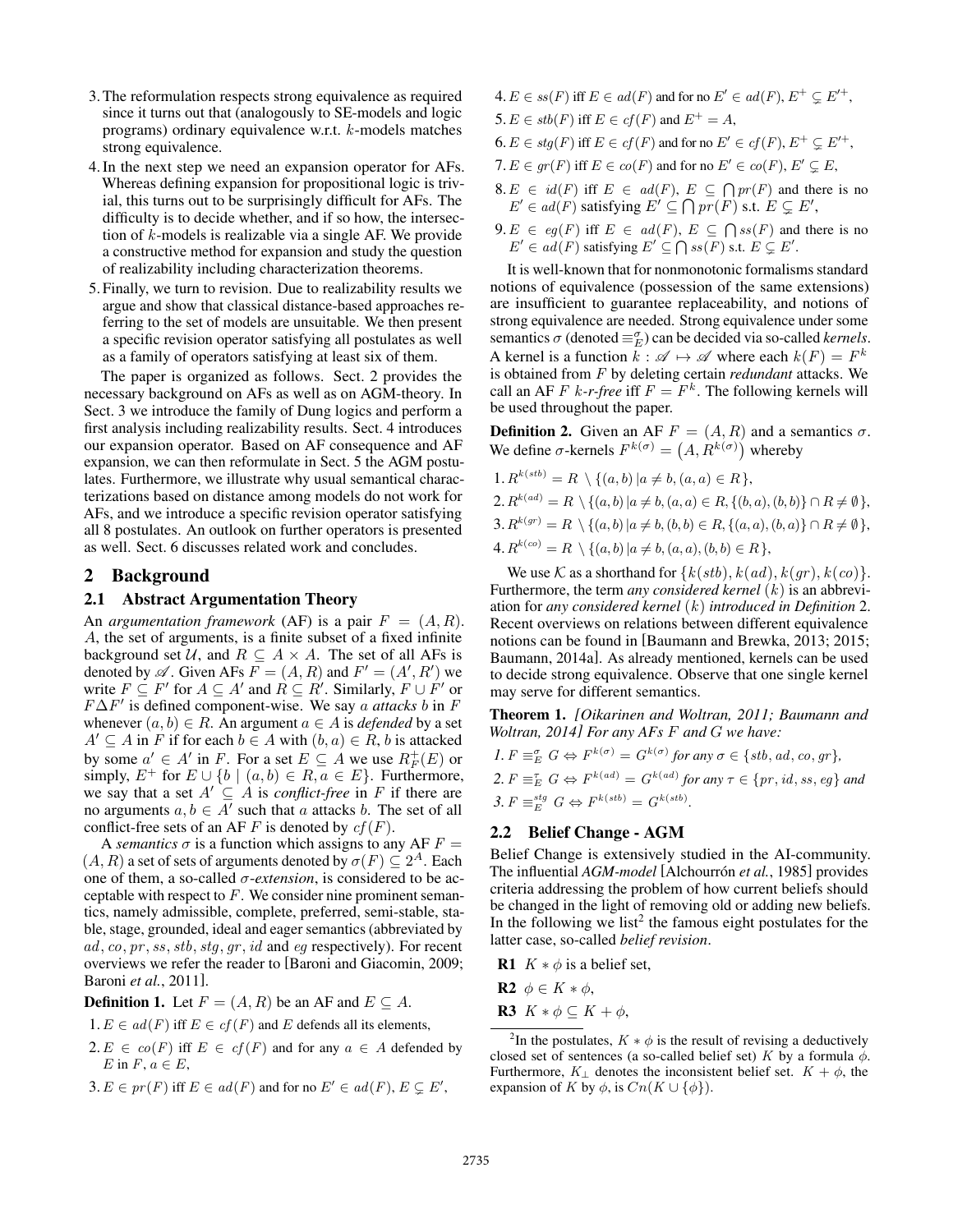R4 ¬φ /∈ K ⇒ K + φ ⊆ K ∗ φ, R5 K ∗ φ = K<sup>⊥</sup> ⇔ |= ¬φ, R6 |= φ ↔ ψ ⇒ K ∗ φ = K ∗ ψ, R7 K ∗ (φ ∧ ψ) ⊆ (K ∗ φ) + ψ, R8 ¬ψ /∈ K ∗ φ ⇒ (K ∗ φ) + ψ ⊆ K ∗ (φ ∧ ψ).

### 3 Monotonic Dung-Logics

In the following we introduce a family of monotonic logics, so-called Dung-logic. These logics formalize reasoning purely on the level of AFs, e.g., they allow us to determine whether one AF is a consequence of another. We therefore introduce the notion of a k-*model* which in turn determines an abstract consequence relation  $\models^k$  constituting  $\mathcal{L}_{Dung}^k = (\mathscr{A}, \models^k)$ .

Our notion of a model may seem unusual at first. Intuitively, a  $k$ -model of  $F$  is any dynamic argumentation scenario respecting the information of  $F$  modulo redundancy, as encoded by  $k$ . This means, a  $k$ -model is itself an AF which *satisfies* at least the required information, but may have more information than encoded by  $F$ . Note that this is not as far from classical logic as it may seem: propositional models can be represented as formulas (namely as conjunctions of literals), and thus propositional formulas can be viewed as models of propositional formulas. Importantly, it turns out that ordinary equivalence w.r.t. Dung-logics, i.e.  $F \models^k G$  and  $G \models^k F$ , perfectly matches strong (!) equivalence w.r.t. certain semantics  $\sigma$ . This is crucial as it allows us to do classical AGM-style revision for the non-monotonic theory of abstract AFs.

We proceed with basic definitions and some first results.

Definition 3. Given an AF F and a set of AFs F. The *set of k*-models is defined as  $Mod^k(F) = \{ G \in \mathcal{A} \mid F^k \subseteq G^k \}$ and  $Mod^k(\mathcal{F}) = \bigcap_{F \in \mathcal{F}} Mod^k(F)$ , respectively. We say

- 1. *F* is *k*-satisfiable iff  $Mod<sup>k</sup>(F) \neq \emptyset$ ,
- 2. *F* is *k*-tautological iff  $Mod<sup>k</sup>(F) = A$ .

To simplify notation, we drop braces if  $\mathcal{F} = \{F\}$ . The same applies to Definition 4. We state some first properties applying to all considered kernels. The empty framework  $\overline{F}_{\emptyset} = (\overline{\emptyset}, \emptyset)$  is k-tautological since  $F_{\emptyset}^k = F_{\emptyset}$ . Furthermore, no other framework is  $k$ -tautological. Any single AF  $F$  is k-satisfiable since  $F^k \subseteq F^k$ . Whereas any infinite set of AFs  $\mathcal F$  can be shown to be k-unsatisfiable the following examples show that finite sets may or may not be  $k$ -satisfiable. Moreover, satisfiability depends on the considered kernel  $k$ .

**Example 1.** Consider the following AFs  $F_1$ ,  $F_2$  and  $F_3$ :

$$
F_1: \bigcirc \hspace{-0.75cm} \bigcirc \hspace{-0.75cm} \bigcirc \hspace{-0.75cm} \bigcirc \hspace{-0.75cm} \bigcirc \hspace{-0.75cm} \bigcirc \hspace{-0.75cm} \bigcirc \hspace{-0.75cm} \bigcirc \hspace{-0.75cm} \bigcirc \hspace{-0.75cm} \bigcirc \hspace{-0.75cm} \bigcirc \hspace{-0.75cm} \bigcirc \hspace{-0.75cm} \bigcirc \hspace{-0.75cm} \bigcirc \hspace{-0.75cm} \bigcirc \hspace{-0.75cm} \bigcirc \hspace{-0.75cm} \bigcirc \hspace{-0.75cm} \bigcirc \hspace{-0.75cm} \bigcirc \hspace{-0.75cm} \bigcirc \hspace{-0.75cm} \bigcirc \hspace{-0.75cm} \bigcirc \hspace{-0.75cm} \bigcirc \hspace{-0.75cm} \bigcirc \hspace{-0.75cm} \bigcirc \hspace{-0.75cm} \bigcirc \hspace{-0.75cm} \bigcirc \hspace{-0.75cm} \bigcirc \hspace{-0.75cm} \bigcirc \hspace{-0.75cm} \bigcirc \hspace{-0.75cm} \bigcirc \hspace{-0.75cm} \bigcirc \hspace{-0.75cm} \bigcirc \hspace{-0.75cm} \bigcirc \hspace{-0.75cm} \bigcirc \hspace{-0.75cm} \bigcirc \hspace{-0.75cm} \bigcirc \hspace{-0.75cm} \bigcirc \hspace{-0.75cm} \bigcirc \hspace{-0.75cm} \bigcirc \hspace{-0.75cm} \bigcirc \hspace{-0.75cm} \bigcirc \hspace{-0.75cm} \bigcirc \hspace{-0.75cm} \bigcirc \hspace{-0.75cm} \bigcirc \hspace{-0.75cm} \bigcirc \hspace{-0.75cm} \bigcirc \hspace{-0.75cm} \bigcirc \hspace{-0.75cm} \bigcirc \hspace{-0.75cm} \bigcirc \hspace{-0.75cm} \bigcirc \hspace{-0.75cm} \bigcirc \hspace{-0.75cm} \bigcirc \hspace{-0.75cm} \bigcirc \hspace{-0.75cm} \bigcirc \hspace{-0.75cm} \bigcirc \hspace{-0.75cm} \bigcirc \hspace{-0.75cm} \bigcirc \hspace{-0.75cm} \
$$

For all considered kernels and all  $i \in \{1,2,3\}$  we have  $F_i^k = F_i$  and obviously  $F_1, F_2 \subseteq F_3$ . Consequently,  $F_3 \in Mod^k(\lbrace F_1, F_2 \rbrace)$ . Consider now  $F_4$ ,  $F_5$  and  $F_6$ :

$$
F_4: \begin{matrix} & & & \\ & & & \end{matrix} \qquad \begin{matrix} & & & \\ & & & \end{matrix} \qquad F_5: \begin{matrix} & & & \\ & & & \end{matrix} \qquad \begin{matrix} & & & \\ & & & \end{matrix} \qquad \begin{matrix} & & & \\ & & & \end{matrix} \qquad \begin{matrix} & & & \\ & & & \end{matrix} \qquad \begin{matrix} & & & \\ & & & \end{matrix} \qquad \begin{matrix} & & & \\ & & & \end{matrix} \qquad \begin{matrix} & & & \\ & & & \end{matrix} \qquad \begin{matrix} & & & \end{matrix} \qquad \begin{matrix} & & & & \end{matrix} \qquad \begin{matrix} & & & & \end{matrix} \qquad \begin{matrix} & & & & \end{matrix} \qquad \begin{matrix} & & & & \end{matrix} \qquad \begin{matrix} & & & & \end{matrix} \qquad \begin{matrix} & & & & \end{matrix} \qquad \begin{matrix} & & & & \end{matrix} \qquad \begin{matrix} & & & & \end{matrix} \qquad \begin{matrix} & & & & \end{matrix} \qquad \begin{matrix} & & & & \end{matrix} \qquad \begin{matrix} & & & & \end{matrix} \qquad \begin{matrix} & & & & \end{matrix} \qquad \begin{matrix} & & & & \end{matrix} \qquad \begin{matrix} & & & & \end{matrix} \qquad \begin{matrix} & & & & \end{matrix} \qquad \begin{matrix} & & & & \end{matrix} \qquad \begin{matrix} & & & & \end{matrix} \qquad \begin{matrix} & & & & \end{matrix} \qquad \begin{matrix} & & & & \end{matrix} \qquad \begin{matrix} & & & & \end{matrix} \qquad \begin{matrix} & & & & \end{matrix} \qquad \begin{matrix} & & & & \end{matrix} \qquad \begin{matrix} & & & & \end{matrix} \qquad \begin{matrix} & & & & \end{matrix} \qquad \begin{matrix} & & & & \end{matrix} \qquad \begin{matrix} & & & & \end{matrix} \qquad \begin{matrix} & & & & \end{matrix} \qquad \begin{matrix} & & & & \end{matrix} \qquad \begin{matrix} & & & & \end{matrix} \qquad \begin{matrix} & & & & \end{matrix} \qquad \begin{matrix} & & & & \end{matrix} \qquad \begin{matrix} & & & & \end{matrix} \qquad \begin{matrix} & & & & \end
$$

For any  $\sigma \in \{ad, gr, co\}$  we state that  $\mathcal{F} = \{F_1, F_4\}$  is  $k(\sigma)$ -satisfiable since  $F_1^{k(\sigma)}$ ,  $F_4^{k(\sigma)} \subseteq F_6^{k(\sigma)} = F_6$ . Note

that any potential  $k(stb)$ -model G of F must possess at least the attack  $(b, a)$  as well as the self-loop  $(b, b)$ . In any case,  $(b, a) \notin G^{k(sbb)}$ , i.e.  $F_1^{k(sbb)} \nsubseteq G^{k(sbb)}$  proving the  $k(stb)$ -unsatisfiability of  $\mathcal F$ . Similarly, one may verify  $Mod<sup>k</sup>(\{F_1, F_5\}) = \emptyset$  for any considered kernel.

Having the different notions of a model at hand we may define the associated consequence relations and operations.

**Definition 4.** The *k*-consequence relation  $\models^k\subseteq 2^{\mathscr{A}} \times \mathscr{A}$ is defined as follows:  $\mathcal{F} \models^k G$  iff  $Mod^k(\mathcal{F}) \subseteq Mod^k(G)$ . The *k*-consequence operation  $Cn^k: 2^{\mathscr{A}} \to 2^{\mathscr{A}}$  is given by:  $\mathcal{F} \mapsto \textit{Cn}^k(\mathcal{F}) = \{ G \mid \mathcal{F} \models^k G \}.$  A *Dung-logic*  $\mathcal{L}_{Dung}^k$  is given by  $(\mathscr{A},\models^k)$  or  $(\mathscr{A},\mathcal{C}n^k)$ , respectively.

The following proposition shows that the defined operations are indeed monotonic consequence operations, i.e. the conditions of a closure operator are satisfied.

**Proposition 2.** Let 
$$
Cn \in (Cn^k)_{k \in K}
$$
. For all  $\mathcal{F}, \mathcal{G} \subseteq \mathcal{A}$ ,

1. 
$$
\mathcal{F} \subseteq Cn(\mathcal{F}),
$$
 (inclusion)  
2.  $\mathcal{F} \subseteq \mathcal{G} \Rightarrow Cn(\mathcal{F}) \subseteq Cn(\mathcal{G}),$  (monotony)

3. 
$$
Cn(F) = Cn(Cn(F))
$$
. (idempotency)

We introduce the notion of ordinary equivalence as usual and prove the relation to strong equivalence.

Definition 5. Two AFs F, G are k-*equivalent* (for short,  $F \equiv^k G$ ) iff  $F \models^k G$  and  $G \models^k F$ .

Theorem 3. *For any AFs* F *and* G *we have:*

*1.*  $F \equiv_{E}^{\sigma} G \Leftrightarrow F \equiv^{k(\sigma)} G$  *for any*  $\sigma \in \{stb, ad, co, gr\}$ *,* 

2.  $F \equiv^{\tau}_{E} G \Leftrightarrow F \equiv^{k(ad)} G$  *for any*  $\tau \in \{pr, id, ss, eg\}$  *and* 

 $3. F \equiv_E^{stg} G \Leftrightarrow F \equiv^{k(stb)} G.$ 

Finally, we define realizability which is a decisive point for belief expansion as well as revision.

Definition 6. A set M is k-*realizable* iff there exists a set of AFs F such that  $Mod^k(\mathcal{F}) = \mathcal{M}$ .

Note that the existence of  $k$ -tautological or  $k$ -unsatisfiable sets implies k-realizability of the set of all AFs  $\mathscr A$  or  $\emptyset$ , respectively. The former is witnessed by the empty framework  $F_{\emptyset}$  whereas the latter is exemplified by the AFs  $F_1$  and  $F_5$ depicted in Example 1. For convenience, we use  $\perp$  for a *k*-unsatisfiable "framework", i.e.  $Mod<sup>k</sup>(\bot) = \emptyset$ .

The question whether certain nontrivial sets are realizable is central for belief expansion as well as revision. Analogously to fragments of classical logic like Horn logic or 2-CNFs where sets of models are realizable if and only if certain properties are satisfied<sup>3</sup> we present the following characterization theorem for realizability. The decisive properties are very similar to so-called *filters* in the context of partial ordered sets (see [Davey and Priestley, 1990] for a very good introduction). Roughly speaking, the sets have to be upward closed and must possess a least element w.r.t. the subset relation. Note that both properties are relativised to kernels. Consequently, the "least" element is uniquely determined up to  $k$ -equivalence only.

<sup>&</sup>lt;sup>3</sup>For Horn logic we have closedness under intersection whereas in case of 2-CNFs closedness under majority operation is required (cf. [Marek, 2009] for more details).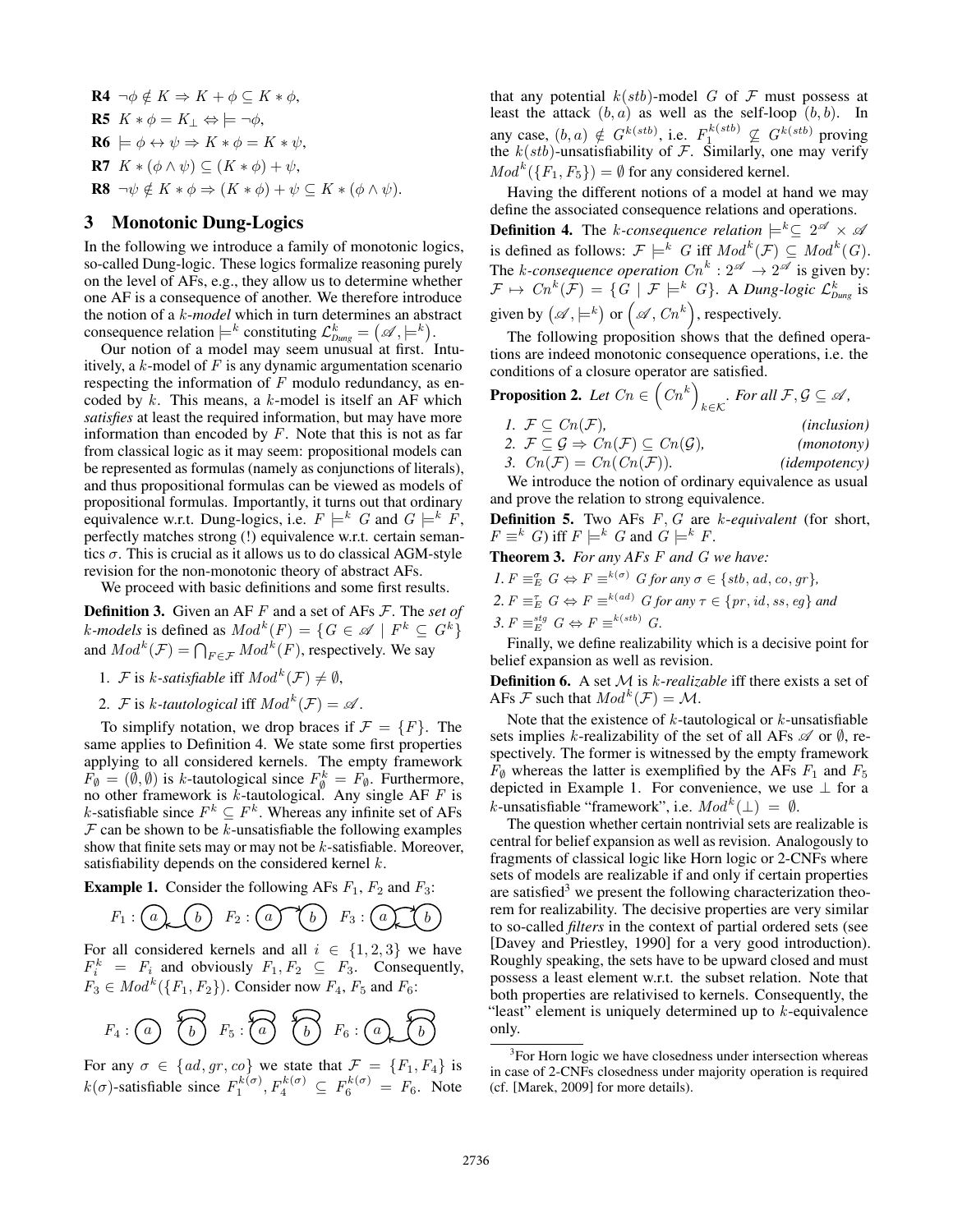Theorem 4. *A set* M *is* k*-*realizable *iff*

*1.*  $\forall F \in \mathcal{M} \ \forall G \in \mathcal{A} : F^k \subseteq G^k \rightarrow G \in \mathcal{M}$ , and

2. 
$$
\mathcal{M} \neq \emptyset \rightarrow \exists F \in \mathcal{M} \ \forall G \in \mathcal{M} : F^k \subseteq G^k
$$
.

Due to space restrictions we stop our meta-logical considerations of Dung-logics at this point. An in-depth analysis will be done elsewhere. So far, we mention that all consequence relations are not finitary and furthermore, the logics neither possess the compactness property nor the Craig interpolation property (cf. [Barwise, 1982] for more information). It will be interesting to study whether the mentioned features are satisfied in case of infinite AFs. The main difficulty here is that abstract properties satisfied for finite AFs do not necessarily carry over to infinite ones. A systematic study has begun only recently (cf. [Baumann and Spanring, 2014] for an overview regarding *existence* and *uniqueness* of σ-extensions or [Baumann, 2014b, Section 4.1.3] for *splitting* properties).

# 4 Belief Expansion for Dung-logics

In the AGM-approach, belief expansion is prior to belief revision in the sense that the latter makes reference to the former. In classical logic, expansion is straightforward from a technical point of view since the intersection of the models can be simply realized by taking the conjunction of the given formulas. It is the main outcome of this section that even in case of Dung-logics the intersection of  $k$ -models is  $k$ -realizable by a single AF. Consider the following definition.

**Definition 7.** A function  $+^k$  :  $\mathscr{A} \times \mathscr{A} \rightarrow \mathscr{A}$  where  $(F, G) \mapsto F +^k G$  is a k-*expansion* iff  $Mod^k(F +^k G) =$  $Mod<sup>k</sup>(F) \cap Mod<sup>k</sup>(G).$ 

Note that  $k$ -expansion is defined semantically. In consideration of the characterization theorem for realizability (Theorem 4) it suffices to check whether the intersection of  $k$ -models satisfies upward-closedness as well as the existence of a least element. Whereas the first property is straightforward, the second one has to be shown one by one for each considered kernel. Moreover, we provide not only an existence result for k-expansions but a constructive one. More precisely, the k-expansion of two AFs can be defined via the union of their corresponding kernels, provided the intersection of their kmodels is non-empty:

**Theorem 5.** *Let*  $k \in \mathcal{K}$ *. For any AFs F* and *G* there exists an *AF H* such that  $Mod^k(F) \cap Mod^k(G) = Mod^k(H)$ . *Moreover, if*  $Mod^k(F) \cap Mod^k(G) \neq \emptyset$ , then  $H \equiv^k F^k \cup G^k$ . *Otherwise*,  $H = \perp$ *.* 

We mention that the result can be generalized to arbitrary finite intersections of k-models representing *iterative* k-*expansion*. Before turning to an example, one final question in consideration of Theorem 5 must be answered, namely how to decide efficiently whether  $Mod^k(F) \cap Mod^k(G) \neq \emptyset$ , or equivalently,  $Mod^k(F +^k G) \neq \emptyset$ . The following lemma transfers the semantical question of a non-empty intersection of k-models to a syntactic comparison of frameworks, namely in terms of k-r-freeness. This means, from now on we are equipped with a shortcut.

**Lemma 6.** Let 
$$
k \in K
$$
. For all  $AFs F$ ,  $G$ :  
\n $Mod^k(F +^k G) \neq \emptyset \Leftrightarrow F^k \cup G^k$  is  $k$ - $r$ -free.

**Example 2.** Consider the following AFs  $F$  and  $G$ .

$$
F: \begin{array}{|c|c|c|c|c|}\hline \text{G} & \text{G} & \text{G} & \text{G} & \text{G} & \text{G} & \text{G} \\ \hline \text{G} & \text{G} & \text{G} & \text{G} & \text{G} & \text{G} & \text{G} & \text{G} \\ \hline \text{G} & \text{G} & \text{G} & \text{G} & \text{G} & \text{G} & \text{G} & \text{G} & \text{G} \\ \hline \text{G} & \text{G} & \text{G} & \text{G} & \text{G} & \text{G} & \text{G} & \text{G} & \text{G} & \text{G} & \text{G} \\ \hline \end{array}
$$

How does the k-expansion  $F + k$  G look like? In case of  $k = k(gr)$  we observe the k-r-freeness of  $F^k \cup G^k$ . Due to Theorem 5 and Lemma 6 we have:

$$
F + ^k G : \overset{(a)}{\bigcirc} \overset{(b)}{\underbrace{\qquad \qquad }} \overset{(c)}{\bigcirc} \overset{(d)}{\bigcirc}
$$

Finally, for any  $\sigma \in \{stb, ad, co\}$  one may check that  $F^{k(\sigma)} \cup G^{k(\sigma)}$  is not  $k(\sigma)$ -r-free implying that  $F +^{k(\sigma)} G = \bot$ .

We conclude this section by listing some (desirable) properties satisfied for k-expansion. Particularly noteworthy is the last property, namely that  $k$ -equivalence is even a congruence for k-expansion. This means, complete syntax independency is guaranteed.

**Theorem 7.** *Given AFs*  $F$ *, G and*  $H$  *and let*  $k \in K$ *, then:* 

*1.*  $F + k$  *G is an AF*. 2.  $F + ^{k} G \models^{k} G$ , 3.  $F \models^k G \Rightarrow F +^k G \equiv^k F$ . 4.  $F \models^k G \Rightarrow F +^k H \models^k G +^k H$ 5.  $F \equiv^k G, H \equiv^k I \Rightarrow F +^k H \equiv^k G +^k I$ .

# 5 Belief Revision for Dung-logics

In the AGM-model, belief revision is a more fine-grained operation than expansion since it provides us in addition with a meaningful result whenever the outcome of expansion is unsatisfiable. In the first part of this section we rephrase the classical AGM-axioms for Dung-logics. We then show and argue that standard distance-based methods as used in classical logic are inadequate in case of Dung-logics. This is mainly due to the fact that arbitrary sets of models may not be realizable, as shown in Theorem 4. We then proceed with a specific  $k(stb)$ -revision operator satisfying all required axioms. At the end of this section we briefly discuss and give an outlook for possible k-revision operators for the other kernels considered in this paper.

#### 5.1 Postulates for Belief Revision

In the following we list  $k$ -revision axioms for AFs adopted from the AGM-model. In the following let  $F, G, H$  and I AFs.

- **R1**  $F *^k G$  is an AF,
- **R2**  $F *^k G \models^k G$ ,
- **R3**  $F + ^k G \models^k F * ^k G$ ,
- **R4**  $F +^k G$  is k-satisfiable  $\Rightarrow F *^k G \models^k F +^k G$ ,
- **R5**  $F *^k G$  is k-satisfiable  $\Leftrightarrow G$  is k-satisfiable,
- R6  $F \equiv^k G, H \equiv^k I \Rightarrow F *^k H \equiv^k G *^k I$ ,
- **R7**  $(F *^k G) +^k H \models^k F *^k (G +^k H),$
- **R8**  $(F *^k G) +^k H$  is k-satisfiable  $\Rightarrow$  $F *^k (G +^k H) \models^k (F *^k G) +^k H.$

**Definition 8.** A function  $*^k$ :  $\mathscr{A} \times \mathscr{A} \to \mathscr{A}$  where  $(F, G) \mapsto$  $F *^k G$  is called a *k*-*revision* iff axioms **R1-R8** are satisfied.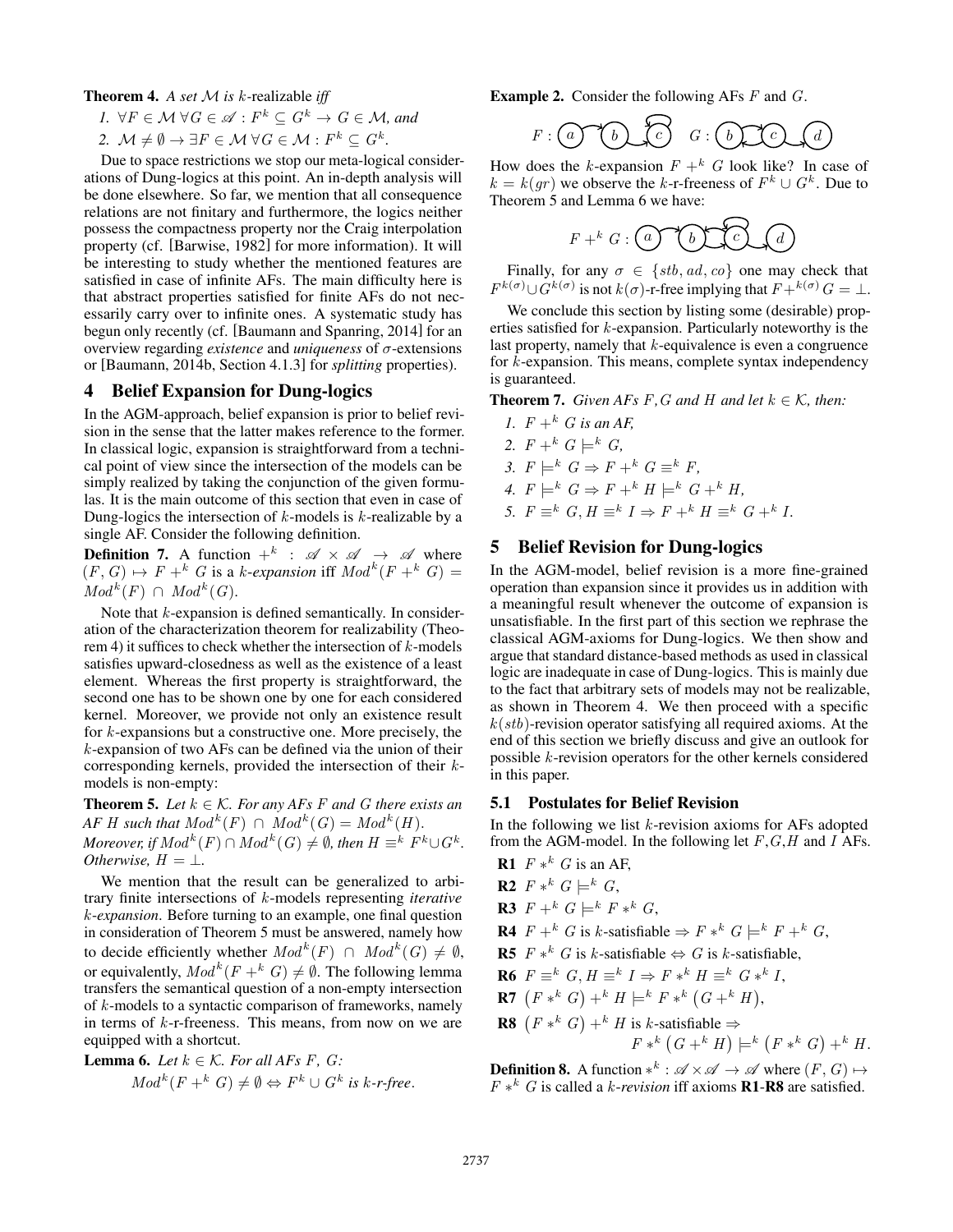#### 5.2 Standard Approaches are Problematic

One main assumption of belief revision is that of *minimal change*. More precisely, if we have to change our current beliefs we want to give up as few old beliefs as possible. In terms of models, this would amount to the following: revising an AF F by another framework G is given by an AF  $F *^k G$ comprising those k-models of G that are *closest* to those of F. Indeed, for classical logic different notions of closeness have been provided via different distance-based approaches. These distances are often specified via the so-called symmetric difference  $\Delta$  (cf. [Dalal, 1988; Satoh, 1988; Winslett, 1988; Williams, 1994] among others). The following definition reflects a Satoh-like operation based on set containment.

**Definition 9.** Given two AFs  $F$  and  $G$ . We define  $k$ -*Satoh-operator*  $F \circ_S^k G$  semantically via  $Mod^k(F \circ_S^k G)$  =  $\left\{H \in Mod^k(G) \mid \exists I \in Mod^k(F) \text{ s.t.},\right\}$ 

$$
\forall H' \in Mod^k(G), \forall I' \in Mod^k(F), H'\Delta I' \not\subset H\Delta I \bigg\}.
$$

Observe that some axioms like  $R2$  and  $R3$  are immediately clear by definition. Despite of this partial success, the following example shows that the Satoh-operator is not a suitable revision operator since the realizability of the required set of models is not guaranteed. This means, axiom R1 is violated.

**Example 3.** Let  $k = k(stb)^4$ . Consider the AFs F and G.

$$
F: \widehat{\begin{pmatrix} a \\ b \end{pmatrix} \quad \text{(b)} \quad G: \text{(a)} \quad \text{(b)} \quad \widehat{\begin{pmatrix} a \\ c \end{pmatrix} \quad \text{(c)} \quad \text{(d)} \quad \text{(e)} \quad \text{(f)} \quad \text{(g)} \quad \text{(g)} \quad \text{(h)} \quad \text{(i)} \quad \text{(i)} \quad \text{(ii)} \quad \text{(iii)} \quad \text{(iv)} \quad \text{(iv)} \quad \text{(v)} \quad \text{(v)} \quad \text{(v)} \quad \text{(vi)} \quad \text{(v)} \quad \text{(v)} \quad \text{(v)} \quad \text{(vi)} \quad \text{(v)} \quad \text{(v)} \quad \text{(v)} \quad \text{(vi)} \quad \text{(v)} \quad \text{(v)} \quad \text{(v)} \quad \text{(vi)} \quad \text{(v)} \quad \text{(v)} \quad \text{(v)} \quad \text{(v)} \quad \text{(v)} \quad \text{(v)} \quad \text{(v)} \quad \text{(v)} \quad \text{(v)} \quad \text{(v)} \quad \text{(v)} \quad \text{(v)} \quad \text{(v)} \quad \text{(v)} \quad \text{(v)} \quad \text{(v)} \quad \text{(v)} \quad \text{(v)} \quad \text{(v)} \quad \text{(v)} \quad \text{(v)} \quad \text{(v)} \quad \text{(v)} \quad \text{(v)} \quad \text{(v)} \quad \text{(v)} \quad \text{(v)} \quad \text{(v)} \quad \text{(v)} \quad \text{(v)} \quad \text{(v)} \quad \text{(v)} \quad \text{(v)} \quad \text{(v)} \quad \text{(v)} \quad \text{(v)} \quad \text{(v)} \quad \text{(v)} \quad \text{(v)} \quad \text{(v)} \quad \text{(v)} \quad \text{(v)} \quad \text{(v)} \quad \text{(v)} \quad \text{(v)} \quad \text{(v)} \quad \text{(v)} \quad \text{(v)} \quad \text{(v)} \quad \text{(v)} \quad \text{(v)} \quad \text{(v)} \quad \text{(v)} \quad \text{(v)} \quad \text{(v)} \quad \text{(v)} \quad \text{(v)} \quad \text{(v)} \quad \text{(v)} \quad \text{(v)} \quad \text{(v)} \quad \text{(v)} \quad \text{(v)} \quad \text{(v)} \quad \text{(v)} \quad \text{(v)} \quad \text{(v)} \quad \text{(v)} \quad \text{(v)} \quad \text{(v)} \quad \
$$

Observe that  $F$  and  $G$  are  $k$ -r-free. Consequently, any  $k$ model of  $F$  or  $G$  has to contain  $F$  or  $G$ , respectively. Hence, the self-loops  $(a, a)$  and  $(c, c)$  are included in any symmetric difference of k-models of F and G. Consider now  $F'$  and  $G'$ .

$$
F':\overbrace{a}\bigodot\bigodot\bigodot\hspace{0.1cm}G':\bigodot\hspace{0.1cm}\bigodot\hspace{0.1cm}\bigodot\hspace{0.1cm}\bigodot\hspace{0.1cm}\bigodot\hspace{0.1cm}\bigodot\hspace{0.1cm}\bigodot\hspace{0.1cm}\bigodot\hspace{0.1cm}\bigodot\hspace{0.1cm}\bigodot\hspace{0.1cm}\bigodot\hspace{0.1cm}\bigodot\hspace{0.1cm}\bigodot\hspace{0.1cm}\bigodot\hspace{0.1cm}\bigodot\hspace{0.1cm}\bigodot\hspace{0.1cm}\bigodot\hspace{0.1cm}\bigodot\hspace{0.1cm}\bigodot\hspace{0.1cm}\bigodot\hspace{0.1cm}\bigodot\hspace{0.1cm}\bigodot\hspace{0.1cm}\bigodot\hspace{0.1cm}\bigodot\hspace{0.1cm}\bigodot\hspace{0.1cm}\bigodot\hspace{0.1cm}\bigodot\hspace{0.1cm}\bigodot\hspace{0.1cm}\bigodot\hspace{0.1cm}\bigodot\hspace{0.1cm}\bigodot\hspace{0.1cm}\bigodot\hspace{0.1cm}\bigodot\hspace{0.1cm}\bigodot\hspace{0.1cm}\bigodot\hspace{0.1cm}\bigodot\hspace{0.1cm}\bigodot\hspace{0.1cm}\bigodot\hspace{0.1cm}\bigodot\hspace{0.1cm}\bigodot\hspace{0.1cm}\bigodot\hspace{0.1cm}\bigodot\hspace{0.1cm}\bigodot\hspace{0.1cm}\bigodot\hspace{0.1cm}\bigodot\hspace{0.1cm}\bigodot\hspace{0.1cm}\bigodot\hspace{0.1cm}\bigodot\hspace{0.1cm}\bigodot\hspace{0.1cm}\bigodot\hspace{0.1cm}\bigodot\hspace{0.1cm}\bigodot\hspace{0.1cm}\bigodot\hspace{0.1cm}\bigodot\hspace{0.1cm}\bigodot\hspace{0.1cm}\bigodot\hspace{0.1cm}\bigodot\hspace{0.1cm}\bigodot\hspace{0.1cm}\bigodot\hspace{0.1cm}\bigodot\hspace{0.1cm}\bigodot\hspace{0
$$

Observe that  $F' \in Mod^k(G \circ_S^k F)$  since  $F' \in Mod^k(F)$ ,  $G' \in Mod^k(G)$  and  $F' \Delta G' = \{(a, a), (c, c)\}\)$ . Moreover, if  $Mod<sup>k</sup>(G \circ_S^k F)$  is k-realizable, then it has to satisfy upwardsclosedness (statement 1, Theorem 4). Consequently,  $(F')^k =$ F has to be a k-model of  $G \circ_S^k F$  since  $(F')^k = ((F')^k)^k$ . This is a contradiction since for any  $I \in Mod^k(G)$  we have  $\{(a, a), (a, b), (c, c)\}\subseteq F\Delta I$  violating the  $\subseteq$ -minimality.

The requirement of realizability is the main problem for approaches which define the revision operator semantically via distances between models. The semantical definition may select *too few and too many* models at the same time. Too few in the light of upward-closedness (as shown in Example 3) and too many in consideration of the requirement of the existence of a least element. More precisely, distances may select different minimal (w.r.t. kernel-relativised subset relation) models. We remark that even if realizability would be given or enforced<sup>5</sup> there are no compelling reasons why the remaining

axioms should be satisfied for a distance-based approach. For instance, how to ensure compatibility between expansion and revision for distance-based approaches as required in axioms R7 and R8?

#### **5.3** A Revision Operator for  $k(stb)$

In view of the problematic nature of defining a revision operator semantically, we pursue a different strategy in this section, namely constructing the result of revision syntactically. Consequently, in this case, axiom R1 is no longer problematic. The construction is guided by the following reflections. Due to axioms **R2** and **R3** we have:  $F + ^k G \models^k F * ^k G \models^k G$ . Therefore, we deduce that the kernel of the revision has to be between the kernels of the new piece of information and the corresponding expansion. Formally,  $G^k \subseteq (F *^k G)^k \subseteq$  $(F +^{k} G)^{k}$ . Furthermore, due to axiom **R4** we even have  $(F +^{k} G)^{k} \subseteq (F *^{k} G)^{k}$  if k-expansion is k-satisfiable. Fortunately, due to Lemma 6 and Theorem 5 we may infer even more, namely: Firstly, k-satisfiability of  $F + ^{k}G$  is fulfilled if  $F^k \cup G^k$  is k-r-free and secondly, if k-satisfiability is given, then  $F + k$  G is even k-realizable by  $F^k \cup G^k$ . Altogether,  $G^k \subseteq (F *^k G)^k \subseteq F^k \cup G^k$ . Consequently, a promising approach is to define  $F *^k G$  as  $G^k \cup X$  given that  $G \neq \bot$  (axiom R5). Furthermore, due to the assumption of minimal change, the framework  $X$  should maintain as much information as possible of  $F$ . And finally, by axiom  $R6$  the construction has to be insensitive w.r.t. k-equivalence. This means, only nonredundant information counts leading to  $X \subseteq F^k$ . Note that there is no a priori reason for  $X$  being uniquely determined. Therefore we consider the set of maximal  $k$ -r-free frameworks first as defined in the following.

**Definition 10.** Given two AFs  $F$  and  $G$ . We define the set of *maximal* k*-r-free sets* w.r.t. F and G as follows:

$$
\mathcal{M}_{FG}^k = \max_{\subseteq} \left\{ G^k \cup H \mid H \subseteq F^k, G^k \cup H \text{ is } k\text{-r-free} \right\}.
$$

In order to illustrate that  ${\cal M}^{k}_{FG}$  may indeed possess more than one element we give the following example.

**Example 4.** Consider the following two AFs  $F$  and  $G$ :

$$
F: \widehat{\begin{array}{ccc} & & \\ \hline & & \\ & & \end{array}} \quad \widehat{\begin{array}{ccc} & & \\ & & G \end{array}} \quad G: \widehat{a} \quad \widehat{\begin{array}{ccc} & & \\ & & \end{array}} \quad \widehat{b}
$$

Observe that  $F$  and  $G$  are  $k$ -r-free for all considered kernels. In order to determine  $\mathcal{M}_{FG}^k$  we have to check whether  $(a, a)$ ,  $(b, b)$  or both can be added to G without loosing k-r-freeness. The following three candidates have to be considered.

$$
I_1: \overbrace{a} \qquad \qquad I_2: \overbrace{a} \qquad \qquad \overbrace{b} \qquad \qquad I_3: \overbrace{a} \qquad \qquad \overbrace{b}
$$

For  $\sigma \in \{ad, co, gr\}$  we obtain  $\mathcal{M}_{FG}^{k(\sigma)} = \{I_1, I_2\}$ , i.e.  $I_1$  and  $I_2$  are  $k(\sigma)$ -r-free. Furthermore,  $\mathcal{M}_{FG}^{k(stb)} = \{I_2\}.$ 

In consideration of the example above, one may start to think about other frameworks  $F$  and  $G$  witnessing the plurality of  $\mathcal{M}_{FG}^{k(stb)}$ . It is the surprising result of this section that this search will never succeed.

**Lemma 8.** For any AFs F and G,  $\left|\mathcal{M}_{FG}^{k(stb)}\right|=1$ .

<sup>4</sup>We mention that counter-examples can be given for all kernels considered in this paper.

 $5$ This can be done via a subsequent procedure which completes (in the sense of upwards-closedness) the set of models and/or selects a certain minimal model.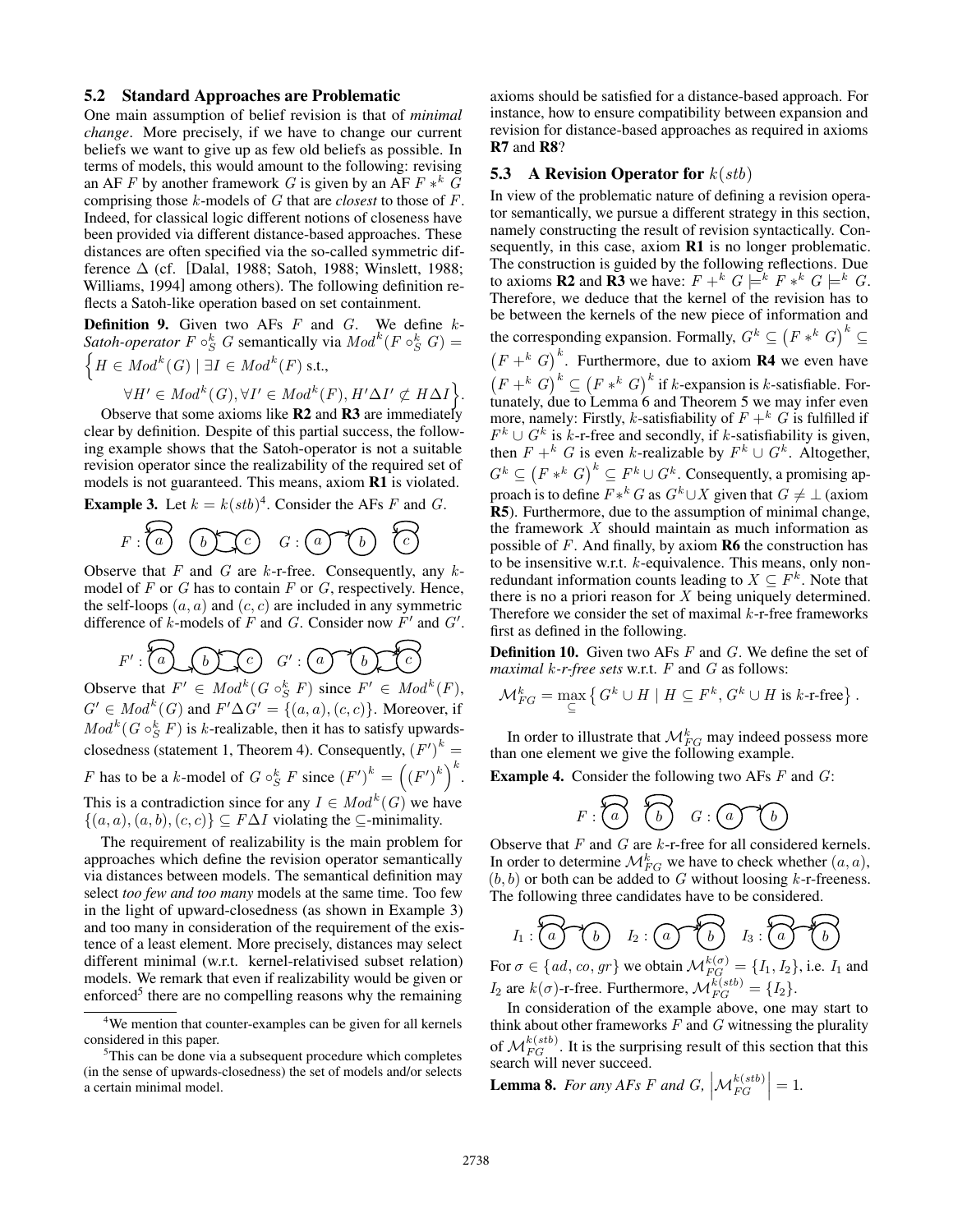Due to this uniqueness result along with the considerations at the beginning of this subsection we are now equipped with a potential as well as uniquely determined candidate meeting the conditions of a revision function according to Definition 8.

**Definition 11.** The  $k(stb)$ -operator is a function  $\circ^{k(stb)}$ :  $\mathscr{A} \times \mathscr{A} \to \mathscr{A}$  with  $(F, G) \mapsto F \circ^{k(stb)} G = I$  whereby  $\mathcal{M}_{FG}^{k(stb)}=\{I\}.$ 

It remains to be shown that this operator satisfies the postulates. The following theorem provides a positive answer:

#### Theorem 9. *The* k(stb)*-operator is a* k(stb)*-revision.*

We close this section by giving an example.

**Example 5.** Consider again the AFs  $F$  and  $G$  presented in Example 2. We already observed that  $F^k \cup G^k$  is not k-rfree in case of  $k = k(stb)$ . Consequently,  $F + k$  G does not provide a meaningful result (Lemma 6) in contrast to  $F *^k G$ according to Definition 11.



Revising in reverse order results in the following framework.



#### 5.4 Towards Revision Operators for Other Kernels

In order to obtain similar  $k$ -revisions in case of the admissible, grounded and complete kernel we have to deal with the plurality of  $\mathcal{M}_{FG}^{k}$  as demonstrated in Example 4. An obvious idea, namely introducing a selection function sel returning a suitable candidate from  $\mathcal{M}_{FG}^k$ , will be quickly sketched in the following.

**Definition 12.** Let  $k \in \mathcal{K}$ . A k-sel-operator is a function  $\circ_{sel}^k : \mathscr{A} \times \mathscr{A} \to \mathscr{A}$  with  $(F,G) \mapsto F \circ_{sel}^k G = sel \left(\mathcal{M}_{FG}^k\right)$ where  $sel : 2^{\mathscr{A}} \rightarrow \mathscr{A}$ .

Which properties should sel satisfy with regard to R1-R8? The following proposition shows that the first six postulates are satisfied for any function sel, i.e. no further requirements are needed.

#### Proposition 10. *Any* k*-*sel*-operator satisfies R1 - R6.*

The fulfillment of axioms **R7** and **R8** requires further properties. For instance, a certain kind of subset-compatibility of sel appears to be necessary. More precisely, for two sets of AFs F and G where  $\mathcal{F} \subseteq \mathcal{G}$  and sel  $(\mathcal{G}) \in \mathcal{F}$  we should obtain sel  $(G) = sel(F)$ . The study of sufficient conditions ensuring the last two axioms will be part of future work.

### 6 Related Work and Conclusions

In this paper we combined abstract argumentation with AGMlike belief change. To this end, we introduced a family of so-called Dung logics for reasoning over AFs under different semantics. We presented some initial meta-logical results for these logics including the issue of realizability. Since belief expansion is prior to belief revision we considered the former first. Although the semantic characterization of this operator was straightforward, the proof of the existence of corresponding AFs possessing the required sets of models turned out to be rather difficult. Finally, we studied the existence of revision operators respecting the rephrased AGM postulates. We presented a specific revision operator satisfying all postulates as well as a family of operators satisfying at least six of them.

Our approach shows some similarity with the way AGM revision was applied to logic programs under answer set semantics in [Delgrande *et al.*, 2008]. Delgrande and colleagues used so-called SE-models, which were earlier developed in the context of the *logic of here and there* and which capture strong equivalence for logic programs. Here we introduced k-models, constituting Dung-logics, capturing strong equivalence for AFs. Note that although AFs can be interpreted as restricted sub-classes of logic programs it is not reasonable to consider revision of two AFs in the logic programming setup. To mention two reasons: firstly, strongly equivalent AFs are not necessarily strongly equivalent in the context of logic programs and secondly, the resulting revision may be realizable w.r.t. logic programs but not in case of AFs.

As mentioned in the Introduction, some earlier work on revising Dung AFs exists. The problem how the set of extensions changes if one single argument is added was studied in [Cayrol *et al.*, 2010]. The related question whether it is possible (and if so how) to modify an AF in such a way that a *desired* set of arguments becomes an extension was considered in [Baumann and Brewka, 2010]. Both works did not consider AGM postulates. Interestingly, in [Cayrol *et al.*, 2010] the authors noticed that AGM-style revision would require "... *consistency and inference notions that are not explicitly present in an abstract argumentation system.*". Our paper provides exactly these missing notions.

Coste-Marquis and colleagues propose a revision approach via axioms inspired by the AGM postulates [Coste-Marquis *et al.*, 2014a]. Here, a revision operator maps an AF F together with a revision formula  $\phi$  to a set of AFs. More precisely, the formula  $\phi$  specifies which arguments are to be accepted and which are not. Then, a two step procedure is performed. Firstly,  $\phi$ -compatible extensions which are as close as possible to former extensions of  $F$  are selected. Thereby, closeness is measured in terms of minimal change of argument statuses. Then, (due to realizability issues) the outcome of revision is a set of AFs, s.t. the union of their extensions consists of all selected extensions. Interestingly, the authors do not allow the addition of new arguments, i.e. revised AFs are obtained by modifying the attack relation only.

In a subsequent work by the same authors [Coste-Marquis *et al.*, 2014b] a similar approach based on the translation of Dung frameworks to propositional logic is considered. This translation allows one to draw advantage of standard propositional revision operators. The main difference to the previous work is that the semantics of the revising formula changed from credolous to sceptical acceptance.

Regarding future work, an obvious next step is the further study of revision operators as briefly sketched in Sect. 5.4. Moreover, it would be interesting to apply our approach to recent generalizations of Dung AFs like extended argumentation frameworks (EAFs) [Modgil, 2009] or abstract dialectical frameworks (ADFs) [Brewka *et al.*, 2013].